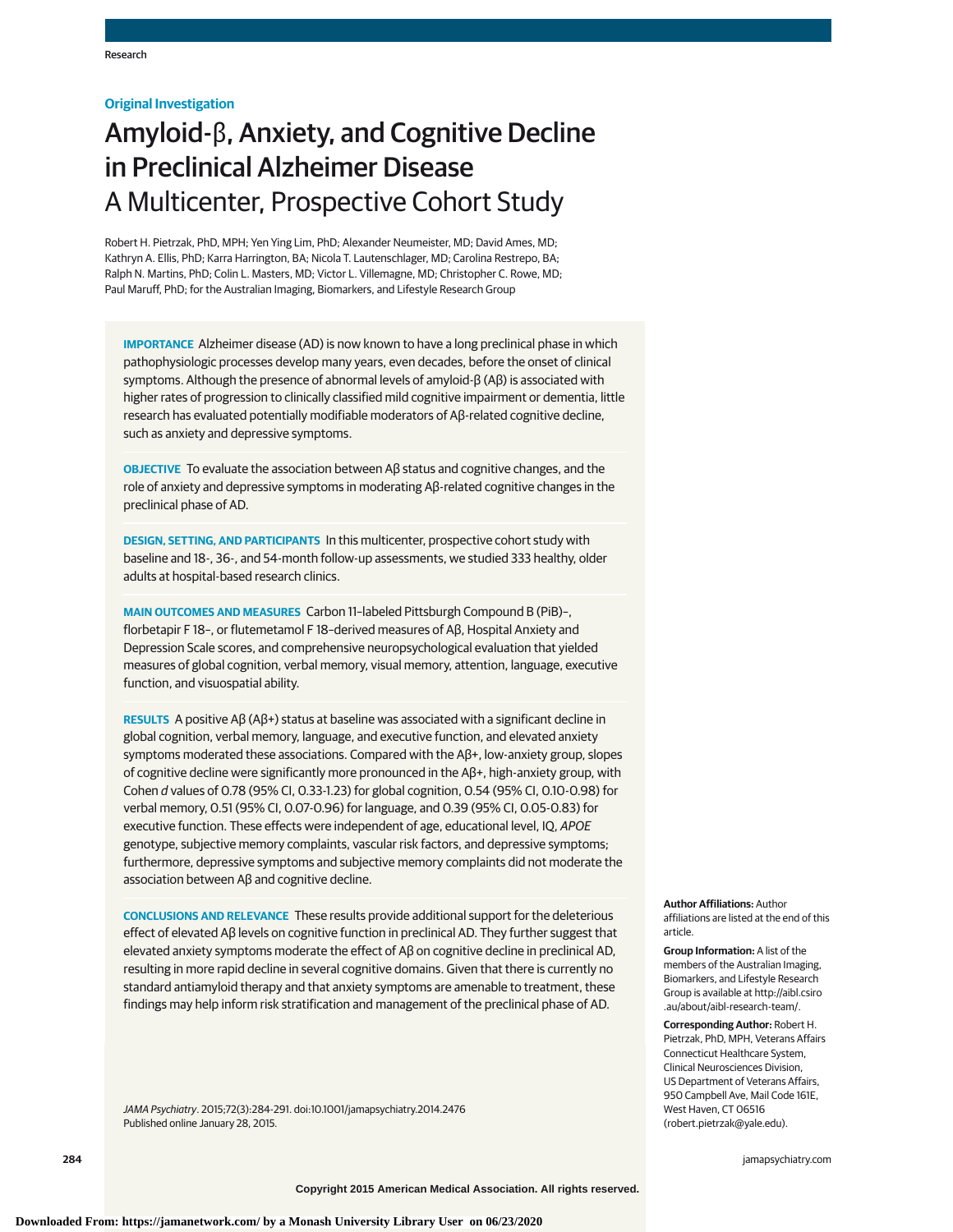**Exheimer disease (AD) is now known to have a long<br>preclinical phase in which pathophysiologic pro-<br>cesses develop many years, even decades, before the<br>present of clinical symptoms 12 In boalthy, older adults the** preclinical phase in which pathophysiologic proonset of clinical symptoms.1,2 In healthy, older adults, the presence of abnormally high levels of amyloid-β (Aβ) is associated with unremitting decline in cognitive function, particularly in verbal memory; reductions in hippocampal volume; and higher rates of progression to clinically classified mild cognitive impairment (MCI) or dementia.<sup>3-9</sup> However, variability in the extent to which  $Aβ$ -positive ( $Aβ$ +) status is related to cognitive decline in the preclinical phase of AD suggests that other factors may also influence Aβ+-related cognitive decline.<sup>1,2</sup>

Increased anxiety and depressive symptoms are related to increased Aβ in healthy, older adults and adults with MCI and AD<sup>10,11</sup> and are associated with reductions in memory and related aspects of cognition, such as executive function, in healthy, older adults.<sup>12-22</sup> However, some studies<sup>23-25</sup> have found that anxiety is unrelated to cognitive decline in older adults, suggesting that this effect may be explained by or that anxiety symptoms may interact with other factors with known deleterious effects on cognition, such as Aβ. Given that anxiety and depressive symptoms are amenable to prevention<sup>26,27</sup> and treatment,<sup>28</sup> even in the context of dementia,<sup>29</sup> their identification as potential determinants or moderators of Aβrelated cognitive decline in healthy, older adults is important for risk stratification, clinicalmanagement of individuals in the preclinical and prodromal phases of AD, and planning studies of novel antiamyloid therapies.

The aim of this study was to extend the results of a preliminary report<sup>30</sup> to evaluate the associations of Aβ, anxiety and depressive symptoms, and cognitive change in a large, multicenter, prospective cohort of healthy, older adults who were followed up for  $4\frac{1}{2}$  years. Data were analyzed from the Australian Imaging, Biomarkers, and Lifestyle (AIBL) Study.<sup>31</sup> On the basis of prior work,<sup>5-9</sup> we hypothesized that, after adjustment for traditional risk factors for cognitive decline, such as increased age, low IQ and *APOE*ε4 genotype, Aβ+ status would be associated with greater decline in cognitive function, particularly verbal memory. We further expected that this association would be moderated by anxiety symptoms, such that Aβ+, older adults with elevated anxiety symptoms would have a greater magnitude decline in cognitive function than Aβ+, older adults with low-anxiety symptoms.

## Methods

#### **Sample**

The study was approved by and complied with the regulations of the institutional research committees of Austin Health, St. Vincent's Health, Hollywood Private Hospital, and Edith Cowan University. All participants provided written informed consent.

A total of 333 older adults who underwent Aβ neuroimaging as part of the AIBL Study<sup>32</sup> were included in this study. Selection into the full AIBL cohort was controlled to ensure a wide age distribution from 60 years through the very elderly (80-

100 years old) and enrollment of approximately 50% of individuals with subjective memory complaints. For the 25% of this cohort who completed Aβ imaging, an additional criterion was added to enrich the sample with *APOE* ε4 carriers: enrollment of a sample composed of approximately 50% *APOE* ε4 carriers. Exclusion criteria were schizophrenia, depression (15 item Geriatric Depression Scale [GDS] score ≥6), Parkinson disease, cancer (except basal cell skin carcinoma) within the last 2 years, symptomatic stroke, uncontrolled diabetes mellitus, and current regular alcohol use (>2 standard drinks per day for women or >4 per day for men). For each assessment, a clinical review panel considered all available medical, psychiatric, and neuropsychological data to confirm the cognitive health of each participant.

### PET Imaging and APOE Genotyping

The Aβ imaging with positron emission tomography (PET) was conducted using carbon 11–labeled Pittsburgh Compound B (PiB), florbetapir 18 F, or flutemetamol 18 F. A 30-minute acquisition was started 40 minutes after injection of PiB, whereas 20-minute acquisitions were performed 50 minutes after injection of florbetapir and 90 minutes after injection of flutemetamol. For PiB, PET standardized uptake value (SUV) data were summed and normalized to the cerebellar cortex SUV, yielding a region-to-cerebellar ratio termed the SUV ratio (SUVR). For florbetapir, the SUVR was generated using the whole cerebellum as the reference region; for flutemetamol, the pons was used as the reference region for the SUVR. In line with previous studies, 33-35 the SUVR was classified dichotomously as negative or positive (ie, Aβ− or Aβ+). For PiB, a SUVR threshold of 1.5 or greater was used. For florbetapir and flutemetamol, SUVR thresholds of 1.11 or greater and 0.62 or greater were used, respectively. An 80-mL blood sample was also obtained from each participant, 0.5 mL of which was sent to a clinical pathology laboratory for *APOE* genotyping.

#### Anxiety and Depressive Symptoms

Anxiety and depressive symptoms were assessed at the baseline visit using the Hospital Anxiety and Depression Scale (HADS).<sup>36</sup> Because older adults with psychiatric illness were excluded from the AIBL Study, we operationalized elevated anxiety and depression symptoms as a score greater than the median on the HADS anxiety and depression subscales for the full sample. A total score of 8 or higher on the HADS anxiety and depression subscales is indicative of clinically meaningful anxiety and depression symptoms.

#### Vascular Risk Factors

A count of vascular risk factors was obtained by summing<sup>37,38</sup> whether respondents met the criteria for hypertension (blood pressure ≥140/90 mm Hg or currently undergoing treatment with an antihypertensive medication), dyslipidemia (fasting serum total cholesterol level ≥240 mg/dL [to convert to millimoles per liter, multiply by 0.0259], fasting serum triglycerides level ≥200 mg/dL [to convert to millimoles per liter, multiply by 0.0113], or currently undergoing treatment with statin or fibrate medications), obesity (body mass index >30 [calcu-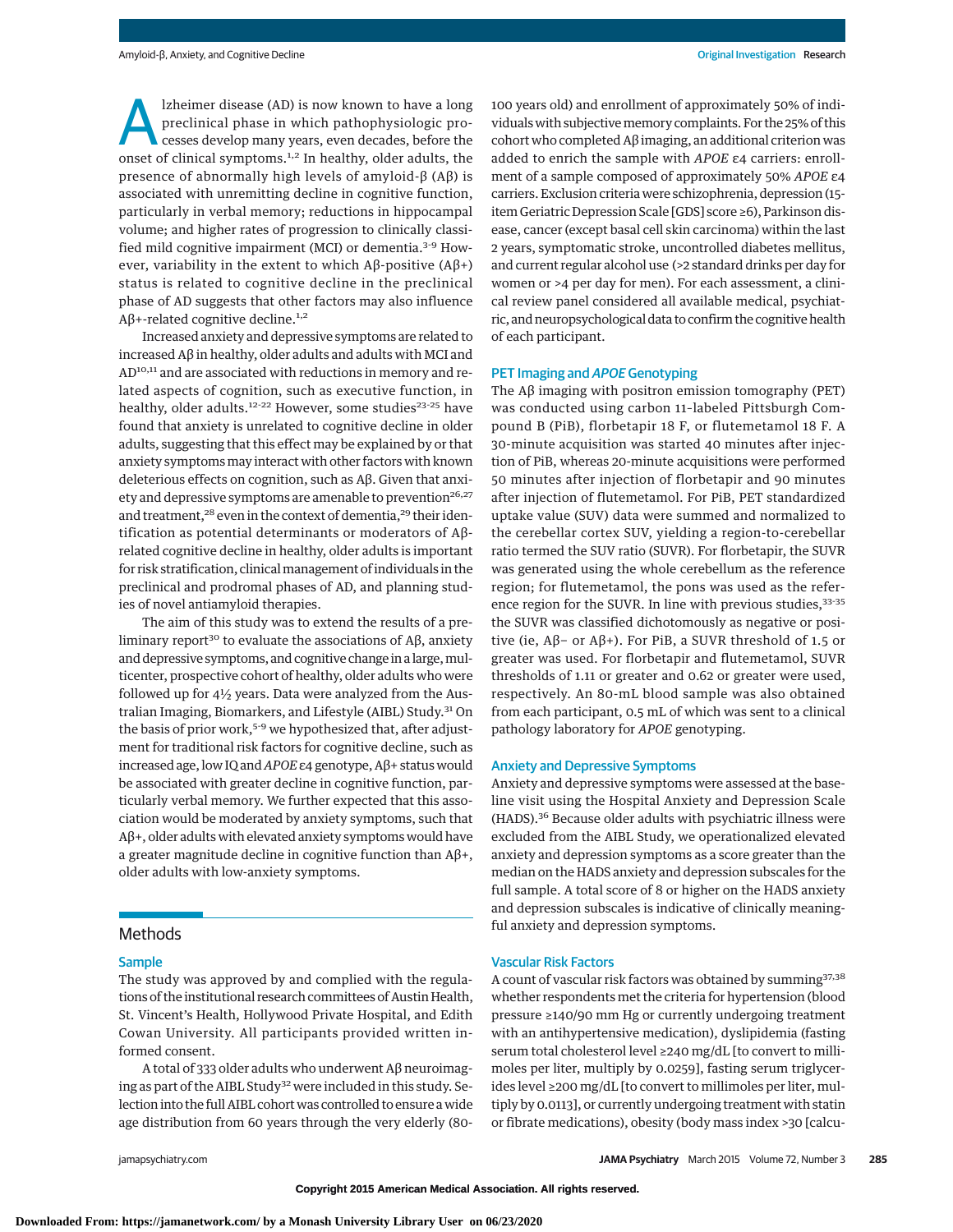# Table 1. Demographic and Clinical Characteristics of the 333 Study Participants

| Characteristic                   | No. (%) of<br>Participants <sup>a</sup> |
|----------------------------------|-----------------------------------------|
| Age, mean (SD) [range], y        | 70.0 (6.8) [60-89]                      |
| Sex                              |                                         |
| Male                             | 160 (48.0)                              |
| Female                           | 173 (52.0)                              |
| Educational level, y             |                                         |
| $\leq$ 9                         | 23(6.9)                                 |
| $9 - 12$                         | 120 (36.0)                              |
| $13 - 15$                        | 63 (18.9)                               |
| >15                              | 126 (37.8)                              |
| Vascular risk factors            |                                         |
| $\Omega$                         | 112 (33.6)                              |
| $\mathbf{1}$                     | 104 (31.2)                              |
| $\overline{2}$                   | 31(9.3)                                 |
| $\geq$ 3                         | 13(3.9)                                 |
| Full-scale IQ, mean (SD)         | 108.6(7.1)                              |
| MAC-Q score, mean (SD)           | 25.3(4.5)                               |
| HADS depression score, mean (SD) | 2.6(2.2)                                |
| HADS anxiety score, mean (SD)    | 4.2(2.8)                                |
| APOE $\varepsilon$ 4 carrier     | 109 (32.7)                              |
| Amyloid- <sub>B</sub> positive   | 84 (25.2)                               |

Abbreviations: HADS, Hospital Anxiety and Depression Scale; MAC-Q, Memory Complaint Questionnaire.

<sup>a</sup> Data are presented as number (percentage) of participants unless otherwise indicated.

lated as weight in kilograms divided by height in meters squared]), smoking (ever smoked >20 cigarettes per day for more than 1 year), diabetes (fasting plasma glucose level >126 mg/dL [to convert to millimoles per liter, multiply by 0.0555] or currently undergoing treatment with diabetes medication), high homocysteine levels (males >2.19 mg/L; females >1.84 mg/L [to convert to micromoles per liter, multiply by 7.397]), or chronic kidney disease (estimated glomerular filtration rate <45 mL/min).

### Subjective Memory Complaints

Subjective memory complaints were assessed using the Memory Complaint Questionnaire,<sup>39</sup> a 6-item scale that asks individuals to report the extent to which they experience memory difficulties in everyday situations (eg, remembering a telephone number) relative to when he or she was in high school. Scores range from 7 through 35, with scores of 25 or higher indicative of clinically significant subjective memory impairment.

# Neuropsychological Assessment

Comprehensive neuropsychological evaluations were conducted at baseline and 18-, 36-, and 54-month follow-ups. Composite measures of cognitive function were derived based on theory and clinical consensus.<sup>40</sup> The verbal memory composite score was composed of scores on the logical memory delayed recall, delayed recall, and d' measures of the California Verbal Learning Test, Second Edition. The visual memory composite score was composed of scores on the 3-minute and 30 minute delayed recall of the Rey Complex Figure Test and the Cogstate One Card Learning Task. The executive function composite score was composed of scores on the letter fluency (FAS), category switching (fruit/furniture), and Cogstate One Back tests. The language composite score was composed of scores on the Category Fluency Test (animals' and boys' names) and the Boston Naming Test. The attention composite score was composed of scores on the Digit Span, Cogstate Detection, and Cogstate Identification tests. The visuospatial composite score was composed of scores on the copy and clock drawing tasks of the Rey Complex Figure Test. Factor analyses revealed strong loadings (ie, all factor loadings ≥0.47) of each of the component measures on these composite scores. A global cognition score was also computed by averaging scores across these cognitive domains.

#### Statistical Analysis

We conducted a series of linear mixed-effects models to evaluate the associations between baseline anxiety and depressive symptoms, other risk factors, and change in cognitive function during the 54-month study period. Baseline anxiety symptoms (ie, score greater than median on anxiety items of the HADS), depressive symptoms (ie, score greater than median on depression items of the HADS), amyloid level, *APOE* genotype (ε4 carrier vs non–ε4 carrier), age, sex, educational level, full-scale IQ, and Memory Complaint Questionnaire scores were entered as fixed effects or independent variables, participant as a random factor, and composite cognitive test scores as dependent variables. To evaluate the role of anxiety and depressive symptoms as moderating variables (ie, variables that influence the strength of the association between Aβ and cognitive changes), we also incorporated interaction terms (eg, Aβ × time × anxiety symptoms) into these models. If significant effects of anxiety or depressive symptoms were observed, we repeated these analyses using clinically meaningful anxiety or depressive symptoms (ie, HADS scores ≥8) to evaluate whether magnitudes of cognitive change differed as a function of severity of anxiety and depressive symptoms. Cohen *d* values and 95% CIs were computed to estimate effect sizes of group differences.

# Results

Of the 333 healthy, older adults who completed a baseline assessment, 323 (97.0%), 306 (91.9%), and 296 (88.9%) completed 18-, 36-, and 54-month follow-ups, respectively.Table 1 gives the demographic and clinical characteristics of the sample. HADS anxiety data were missing for 3 (0.9%) participants and HADS depression data were missing for 4 (1.2%) participants. Thus, the Aβ and anxiety group classification numbers and percentages shown in Figures 1, 2, and 3 do not sum to 333 and 100%, respectively.

The median HADS anxiety and depression scores in the full sample were 4 and 2, respectively. The mean (SD) HADS anxiety scores in the low-anxiety ( $n = 194$ ) and high-anxiety (n = 136) groups were 2.3 (1.3) and 6.9 (1.9), respectively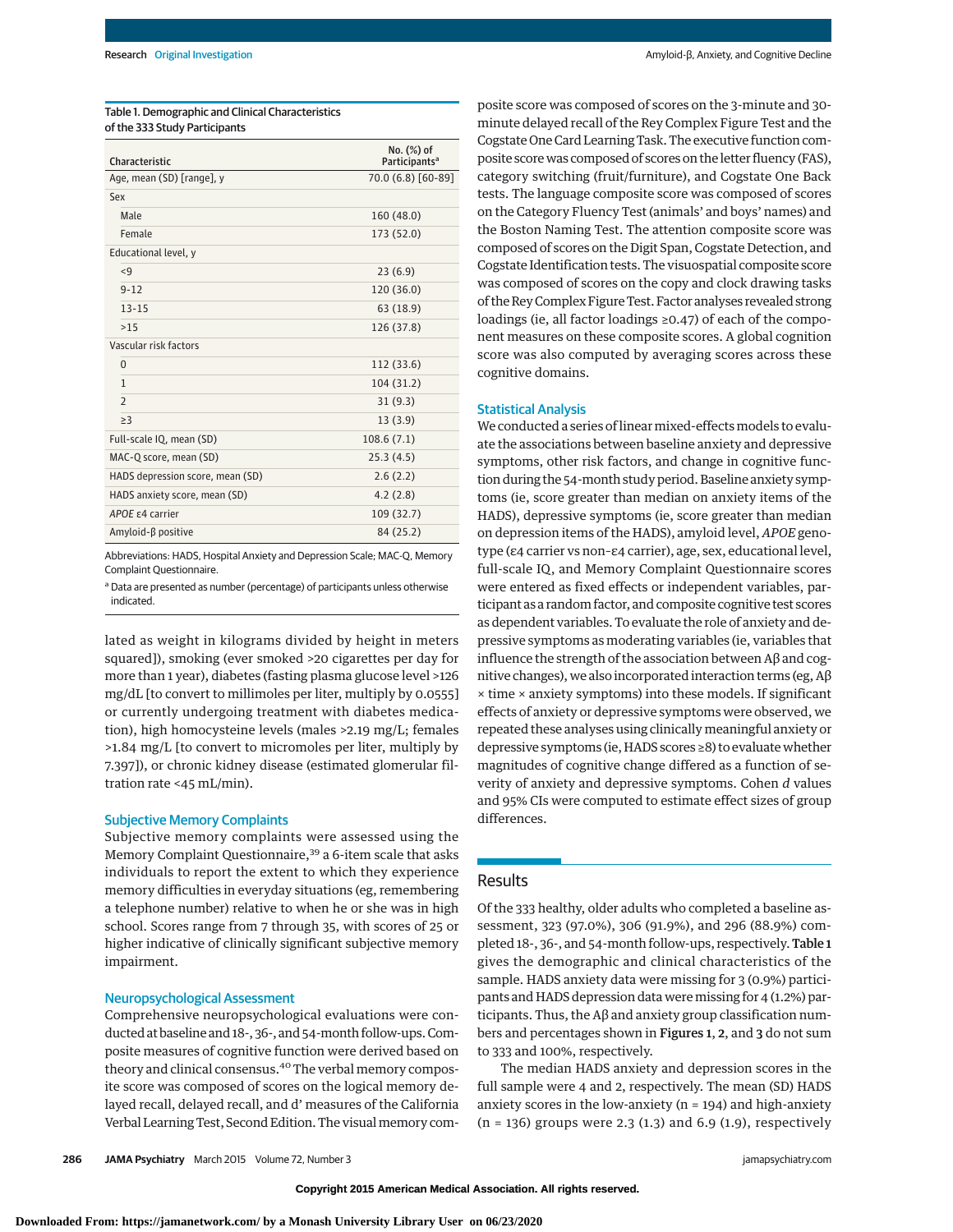#### Figure 1. Slopes of Change in Verbal Memory Composite Score by Amyloid-β (Aβ) and Anxiety Levels



Slopes are adjusted for age, educational level, full-scale IQ, APOE genotype, subjective memory complaints, number of vascular risk factors, and depressive symptoms.

 $(t_{328} = 26.62, P < .001)$ . The mean (SD) HADS depression scores in the low-depression (n = 202) and high-depression  $(n = 127)$  groups were 1.1 (0.7) and 4.8 (1.9), respectively  $(t_{227} = 24.35, P < .001)$ . In the full sample of older adults, 45 (13.5%) and 14 (4.2%) scored 8 or higher on the anxiety and depression subscales of the HADS, respectively, which is indicative of clinically meaningful anxiety and depressive symptoms.

Table 2 gives the results of linear mixed-effects models that evaluated the association of Aβ, anxiety symptoms, and cognitive change. These analyses revealed significant effects of Aβ status on global cognition and verbal memory; anxiety symptoms on global cognition; and time on global cognition and all component aspects of cognition except visual memory. Significant interaction effects of Aβ × time on global cognition and all component aspects of cognition except attention and visuospatial function and anxiety symptoms × time on global cognition and verbal memory were also observed. Anxiety symptoms significantly moderated the association between Aβ and change in global cognition, verbal memory, executive function, and language. These effects remained significant after incorporation of Aβ  $\times$  time  $\times$  depressive symptoms and A $\beta \times$  time  $\times$  subjective memory complaints interaction terms, which were not significant for any of the dependent variables (*F* < 1.99 for all, *P* >.054 for all).

In linear mixed-effects models with clinically meaningful anxiety symptoms entered as an independent variable, the same moderating effect of anxiety symptoms on the association between Aβ and cognitive change was observed: global cognition (*F* = 16.21, *P* < .001), verbal memory (*F* = 16.68, *P* < .001), executive function (*F* = 4.65, *P* = .03), and language  $(F = 4.44, P < .001)$ . This interaction was not significant for visual memory (*F* = 0.05, *P* = .82), attention (*F* = 2.06, *P* = .15), or visuospatial (*F* = 0.01, *P* = .92) scores.

Figures 1, 2, and 3 show slopes of change as a function of baseline Aβ level and anxiety symptoms for measures of ver-

Figure 2. Slopes of Change in Language Composite Score by Amyloid-β (Aβ) and Anxiety Levels



Slopes are adjusted for age, educational level, full-scale IQ, APOE genotype, subjective memory complaints, number of vascular risk factors, and depressive symptoms.



Figure 3. Slopes of Change in Executive Function Composite Score by Amyloid-β (Aβ) and Anxiety Levels

Slopes are adjusted for age, educational level, full-scale IQ, APOE genotype, subjective memory complaints, number of vascular risk factors, and depressive symptoms.

bal memory, language, and executive function, respectively. Compared with the Aβ+, low-anxiety group, slopes of cognitive decline were significantly more pronounced in the Aβ+, high-anxiety group, with Cohen *d* values of 0.78 (95% CI, 0.33- 1.23) for global cognition, 0.54 (95% CI, 0.10-0.98) for verbal memory, 0.51 (95% CI, 0.07-0.96) for language, and 0.39 (95% CI, 0.05-0.83) for executive function scores.

In analyses with clinically meaningful anxiety symptoms entered as an independent variable, slopes of cognitive decline were also more pronounced in the Aβ+, clinically meaningful anxiety group compared to the Aβ+, no clinically meaningful anxiety group, with Cohen *d* values of 1.32 (95% CI, 0.57-2.08) for global cognition, 1.41 (95% CI, 0.65-2.17) for verbal memory, 1.01 (95% CI, 0.28-1.75) for executive function, and 0.78 (95% CI, 0.06-1.50) for language scores.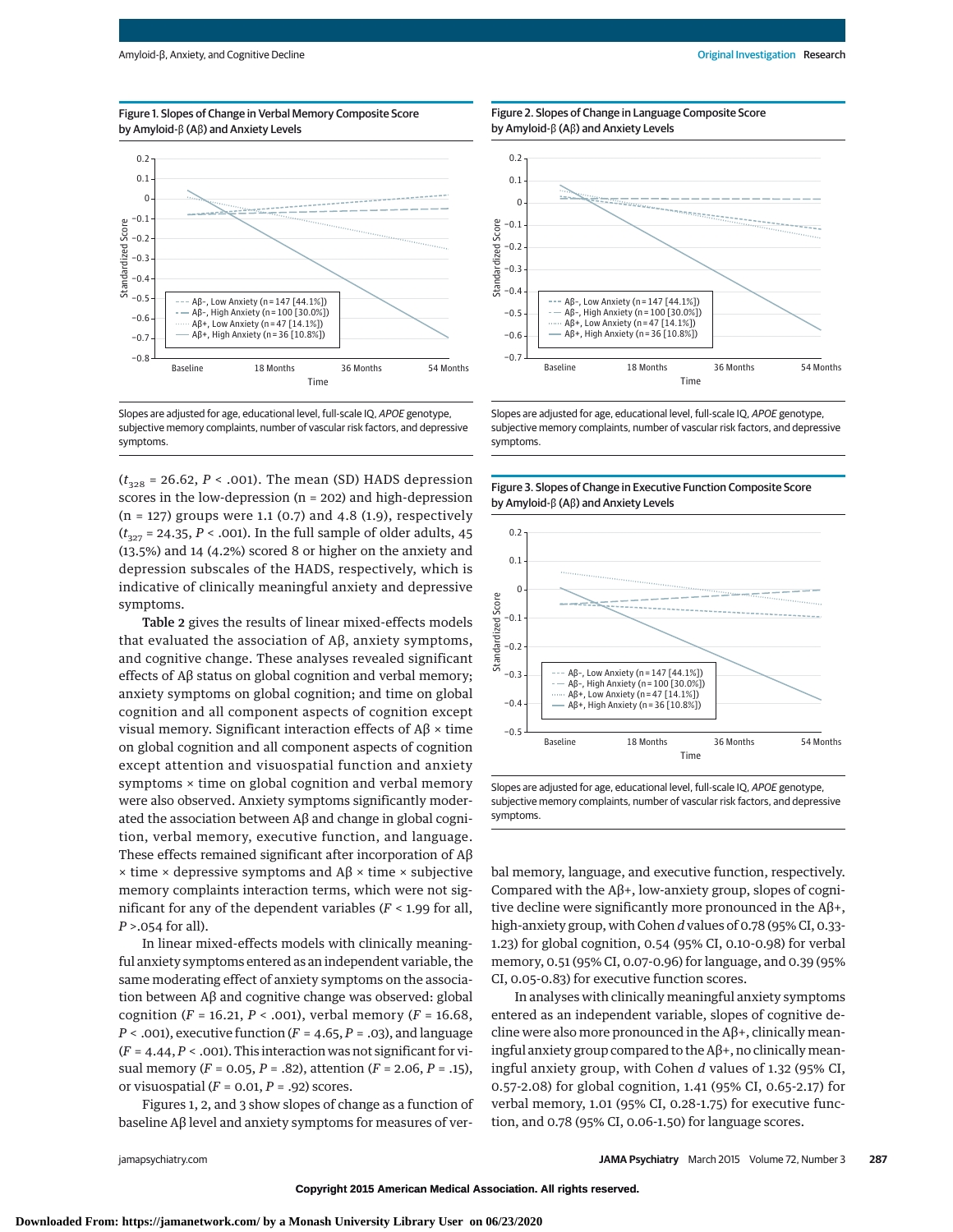#### Table 2. Results of Linear Mixed-Effects Models Evaluating Predictors of Cognitive Change During the 54-Month Study Period<sup>a</sup>

|                                        | Global<br>Cognition |         | Verbal<br>Memory |         | Visual<br>Memory |         | <b>Executive</b><br><b>Function</b> |         | Attention |         | Language |         | <b>Visuospatial</b> |         |
|----------------------------------------|---------------------|---------|------------------|---------|------------------|---------|-------------------------------------|---------|-----------|---------|----------|---------|---------------------|---------|
| Variable                               | F                   | P Value | F                | P Value | F                | P Value | F                                   | P Value | F         | P Value | F        | P Value | F                   | P Value |
| Aß positive                            | 14.55               | < 0.001 | 9.84             | .002    | 2.67             | .10     | 3.79                                | .052    | 2.56      | .11     | 1.84     | .17     | 1.17                | .28     |
| Anxiety symptoms                       | 4.30                | .04     | 1.52             | .22     | $\Omega$         | .99     | 0.02                                | .89     | 0.57      | .45     | 0.21     | .65     | $\mathbf{0}$        | .96     |
| Time                                   | 114.99              | < 0.001 | 23.81            | < 0.001 | 2.69             | .10     | 5.86                                | .02     | 66.30     | < 0.001 | 20.97    | < 0.001 | 47.15               | < .001  |
| $AB \times$ anxiety symptoms           | 2.71                | .10     | 1.15             | .28     | 0.05             | .82     | 0.21                                | .65     | 0.06      | .80     | 0.70     | .40     | 2.18                | .14     |
| $AB \times time$                       | 52.22               | < .001  | 39.13            | < .001  | 17.73            | < 0.01  | 8.04                                | .005    | 1.08      | .30     | 9.87     | .002    | 2.11                | .15     |
| Anxiety symptoms<br>× time             | 18.36               | < 0.001 | 9.65             | .002    | 0.55             | .46     | 1.01                                | .31     | 0.32      | .57     | 1.70     | .19     | 2.59                | .11     |
| $AB \times time$<br>x anxiety symptoms | 15.71               | < 0.01  | 5.81             | .02     | 1.21             | .27     | 5.10                                | .02     | 0.02      | .88     | 6.14     | .013    | 0.05                | .83     |

Abbreviation: Aβ, amyloid-β.

a The Aβ level reflects the mean amount of Aβ in the frontal, postcingulate, lateral temporal, and occipital cortices. Linear mixed-effects models are adjusted for age, educational level, full-scale IQ, APOE genotype, subjective memory complaints, number of vascular risk factors, and depression.

# **Discussion**

The findings of this study replicate prior work demonstrating that Aβ+ status<sup>4,5,9-11,28</sup> and anxiety symptoms<sup>12,13,18</sup> are associated with reduced memory function in healthy, older adults. These results also extend our initial report<sup>30</sup> to suggest that, relative to Aβ−, older adults, Aβ+, older adults have greater decline in global cognition, executive function, and language and that these associations are moderated by elevated anxiety symptoms. Specifically, among healthy, Aβ+, older adults, those with elevated anxiety symptoms had a greater decrease in these cognitive domains during a 4½-year period than Aβ+, older adults with nonelevated anxiety symptoms. The magnitudes of these effects, which were most pronounced for verbal memory, were moderate for older adults with anxiety symptoms greater than the median for the sample (*d* = 0.39- 0.78) and large for older adults with clinically elevated anxiety symptoms (*d* = 0.78-1.41). Of note, moderating effects of anxiety symptoms on Aβ-related decline in these aspects of cognitive function were independent of several risk factors for cognitive decline, including advanced age, educational level, IQ, *APOE* genotype, subjective memory complaints, vascular risk factors, and depressive symptoms.

The finding that anxiety symptoms moderated the effect of Aβ-related cognitive decline is consistent with prior work demonstrating that increased levels of anxiety symptoms are related to increased  $A\beta$  in healthy, older adults, as well as in adults with MCI and AD,<sup>10,11</sup> and are associated with reduced memory and related cognitive functions, such as executive function.<sup>12-18,20-22</sup> Of note, the finding that the interaction between Aβ and time and anxiety symptoms was significant for verbal memory, language, and executive function but not any of the other cognitive functions assessed suggests that Aβ+ status and elevated anxiety have a particularly deleterious effect on aspects of cognition that are linked to temporal and prefrontal cortical functions. This finding is consistent with amyloid imaging data that suggest that Aβ accumulation is pronounced in these regions and linked to memory decline in preclinical AD.<sup>3,41</sup> Elevated anxiety symptoms may exacerbate Aβrelated cognitive impairment by increasing endogenous levels of glucocorticoids, which consequently damages brain regions such as the hippocampus, and result in more pronounced decline in memory and related cognitive functions over time.<sup>12,42</sup> Animal studies have also found that  $Aβ$  toxicity may affect hypothalamic-pituitary-adrenal axis regulation and increase levels of glucocorticoids<sup>43</sup> and that greater intraneuronal Aβ accumulation in the amygdala may affect amygdala-dependent emotional responses.44 A recent study45 in humans has further linked elevated Aβ levels to reduced modulation of entorhinal cortical activity during an episodic memory task in healthy, older adults, which may contribute to memory decline in preclinical AD. Anxiety also diverts and preoccupies prefrontally mediated attentional resources to fear- and threat-related information, which may in turn negatively affect encoding and retention of verbal information, as well as other prefrontally mediated cognitive processes, such as executive function. $12,15$  The finding that anxiety symptoms, but not subjective memory complaints, were linked to cognitive decline independently and interactively with Aβ suggests that more generalized anxiety symptoms, such as worry, fearfulness, and restlessness,<sup>36</sup> rather than a more specific form of anxiety related to perceived memory loss, increase the risk of decline in these cognitive domains.

Taken together, these results suggest that, in healthy, older adults with elevated Aβ levels, therapeutic mitigation of elevated anxiety symptoms may help delay or slow progressive decline in verbal memory, language, and executive function. Because elevated anxiety symptoms were operationalized as symptoms greater than the median in this sample, the current results suggest that even subthreshold anxiety symptoms may exacerbate Aβ-related cognitive decline; however, the magnitudes of these moderating effects were numerically larger for clinically elevated anxiety symptoms (ie, score ≥8 on HADS anxiety subscale), suggesting that the moderating effect of anxiety symptoms on Aβ-related cognitive decline may become more pronounced as anxiety symptoms increase in severity.

Given that anxiety symptoms are amenable to treatment,<sup>26,28,29</sup> their identification as potential determinants or moderators of Aβ-related cognitive decline in healthy older persons may help inform risk stratification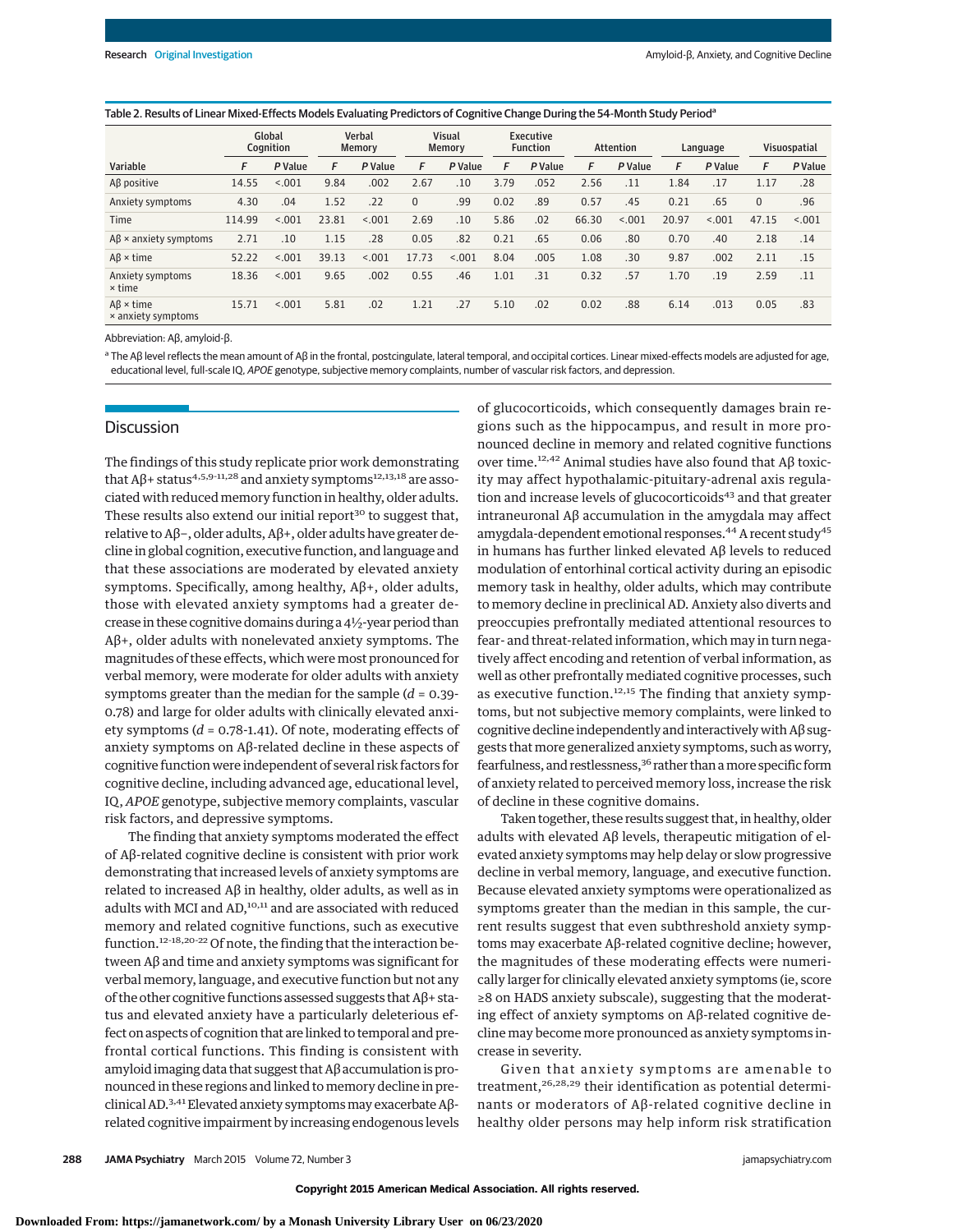and management of the preclinical and prodromal phases of AD before the availability of antiamyloid therapies. Anxiety symptoms have been linked to increased hippocampal activation in response to threat,<sup>46</sup> which suggests that treatment of anxiety symptoms may help reduce hippocampal hyperactivity and in turn help mitigate memory decline in prodromal AD. Selective serotonin reuptake inhibitors promote hippocampal neurogenesis,47,48 and some evidence suggests that they may also help improve memory and global cognition in MCI<sup>49</sup> and AD.<sup>50</sup> A recent study<sup>51</sup> of healthy adults also found that, relative to placebo, a single dose of the selective serotonin reuptake inhibitor citalopram was associated with a 37% reduction in Aβ production in cerebrospinal fluid, suggesting that selective serotonin reuptake inhibitors may also directly influence Aβ levels. Further research is needed to evaluate the efficacy of pharmacotherapeutic, psychotherapeutic, and combined interventions in mitigating cognitive decline in Aβ+, older adults. One potential hypothesis to test based on the results of the current study is that, at appropriate doses, treatment with selective serotonin reuptake inhibitors or other anxiolytic medications may improve memory and related aspects of cognitive function in Aβ+ individuals at risk for AD.

Methodologic limitations of this study must be noted. First, the AIBL cohort of healthy, older adults who completed amyloid imaging was intentionally composed of equal proportions of adults with subjective memory complaints and *APOE* ε4 carriers. Thus, additional studies are required to determine the extent to which the results of this study may be generalized to population-based samples of older adults. Second, because older adults with psychiatric illness and GDS scores of 6 or higher were excluded, the presence or absence of anxiety and depressive symptoms was operationalized on the basis of a median split procedure. Thus, it remains to be determined whether a certain threshold or profile of anxiety or depressive symptoms may have a stronger moderating effect on Aβ-related cognitive decline or whether this effect is

linked to any subthreshold elevation of anxiety symptoms. Therefore, excluding potential participants on the basis of GDS scores but not an anxiety measure may, at least in part, account for the lack of a significant effect of depressive symptoms in predicting and moderating the effect of Aβ on cognitive decline because a greater proportion of the sample had clinically significant anxiety symptoms. Third, anxiety and depressive symptoms were assessed using a self-report inventory instead of an interview administered by a health care professional. Additional research with more clinically diverse samples that uses structured interviews administered by health care professionals will be useful in further evaluating the direct and moderating effect of anxiety and depressive symptoms on cognitive changes in preclinical AD. Fourth, although the current study focused on Aβ, other biological factors, such as neuronal loss, gliosis, and hyperphosphorylated tau protein aggregates, may also contribute to and interact with psychological symptoms to predict cognitive decline in preclinical AD; additional research is needed to evaluate this possibility.

# **Conclusions**

Notwithstanding these limitations, the results of this study demonstrate a strong association of Aβ+ status on decline in global cognition, verbal memory, language, and executive function. They further indicate that anxiety symptoms moderate these associations, which suggests that mitigation of anxiety symptoms, even subthreshold levels, may help slow or delay cognitive decline in otherwise healthy, Aβ+, older adults. Additional research is needed to evaluate the generalizability of these results; elucidate neurobiological mechanisms that mediate the association of Aβ, anxiety symptoms, and cognitive decline; and examine the efficacy of psychotherapeutic and/or pharmacotherapeutic interventions for anxiety in mitigating cognitive decline in Aβ+, older persons.

#### ARTICLE INFORMATION

**Submitted for Publication:** June 9, 2014; final revision received August 1, 2014; accepted September 13, 2014.

**Published Online:** January 28, 2015. doi:10.1001/jamapsychiatry.2014.2476.

**Author Affiliations:** Veterans Affairs Connecticut Healthcare System, Clinical Neurosciences Division, US Department of Veterans Affairs, West Haven (Pietrzak); Department of Psychiatry, Yale School of Medicine, New Haven, Connecticut (Pietrzak); The Florey Institute of Neuroscience and Mental Health, The University of Melbourne, Parkville, Victoria, Australia (Lim, Ellis, Harrington, Restrepo, Masters, Villemagne, Maruff); Department of Neurology, Warren Alpert School of Medicine, Brown University, Providence, Rhode Island (Lim); Departments of Psychiatry and Radiology, New York University School of Medicine, New York (Neumeister); Academic Unit for Psychiatry of Old Age, St. Vincent's Health, Department of Psychiatry, The University of Melbourne, Kew, Victoria, Australia (Ames, Ellis, Lautenschlager); School of

Psychiatry and Clinical Neurosciences and Western Australia Centre for Health and Ageing, University of Western Australia, Perth, Western Australia, Australia (Ames, Ellis, Lautenschlager); Centre of Excellence for Alzheimer's Disease Research and Care, School of Exercise, Biomedical and Health Sciences, Edith Cowan University, Perth, Western Australia, Australia (Martins); Department of Nuclear Medicine and Centre for Positron Emission Tomography, Austin Health, Heidelberg, Victoria, Australia (Villemagne, Rowe); Department of Medicine, Austin Health, The University of Melbourne, Heidelberg, Victoria, Australia (Villemagne, Rowe); Cogstate Ltd, Melbourne, Victoria, Australia (Maruff).

**Author Contributions:** Drs Pietrzak and Lim had full access to all the data in the study and take responsibility for the integrity of the data and the accuracy of the data analysis.

Study concept and design: Pietrzak, Lim, Ames, Ellis, Masters, Maruff.

Acquisition, analysis, or interpretation of data: Pietrzak, Lim, Neumeister, Ellis, Harrington, Lautenschlager, Restrepo, Martins, Villemagne, Rowe, Maruff.

Drafting of the manuscript: Pietrzak, Lim, Restrepo, Maruff.

Critical revision of the manuscript for important intellectual content: Pietrzak, Lim, Neumeister, Ames, Ellis, Harrington, Lautenschlager, Martins, Masters, Villemagne, Rowe, Maruff. Statistical analysis: Pietrzak, Restrepo, Maruff. Obtained funding: Ames, Ellis, Martins, Masters, Rowe, Maruff.

Administrative, technical, or material support: Lim, Ames, Ellis, Rowe, Maruff.

Study supervision: Neumeister, Ames, Ellis, Lautenschlager, Maruff.

**Conflict of Interest Disclosures:** Dr Pietrzak reported working as a scientific consultant and Dr Maruff reported working as a full-time employee of Cogstate Ltd, which provided some of the cognitive tests used in this study. No other disclosures were reported.

**Funding/Support:** Funding for the Australian Imaging, Biomarkers, and Lifestyle Study was provided in part by the study partners (Commonwealth Scientific Industrial and Research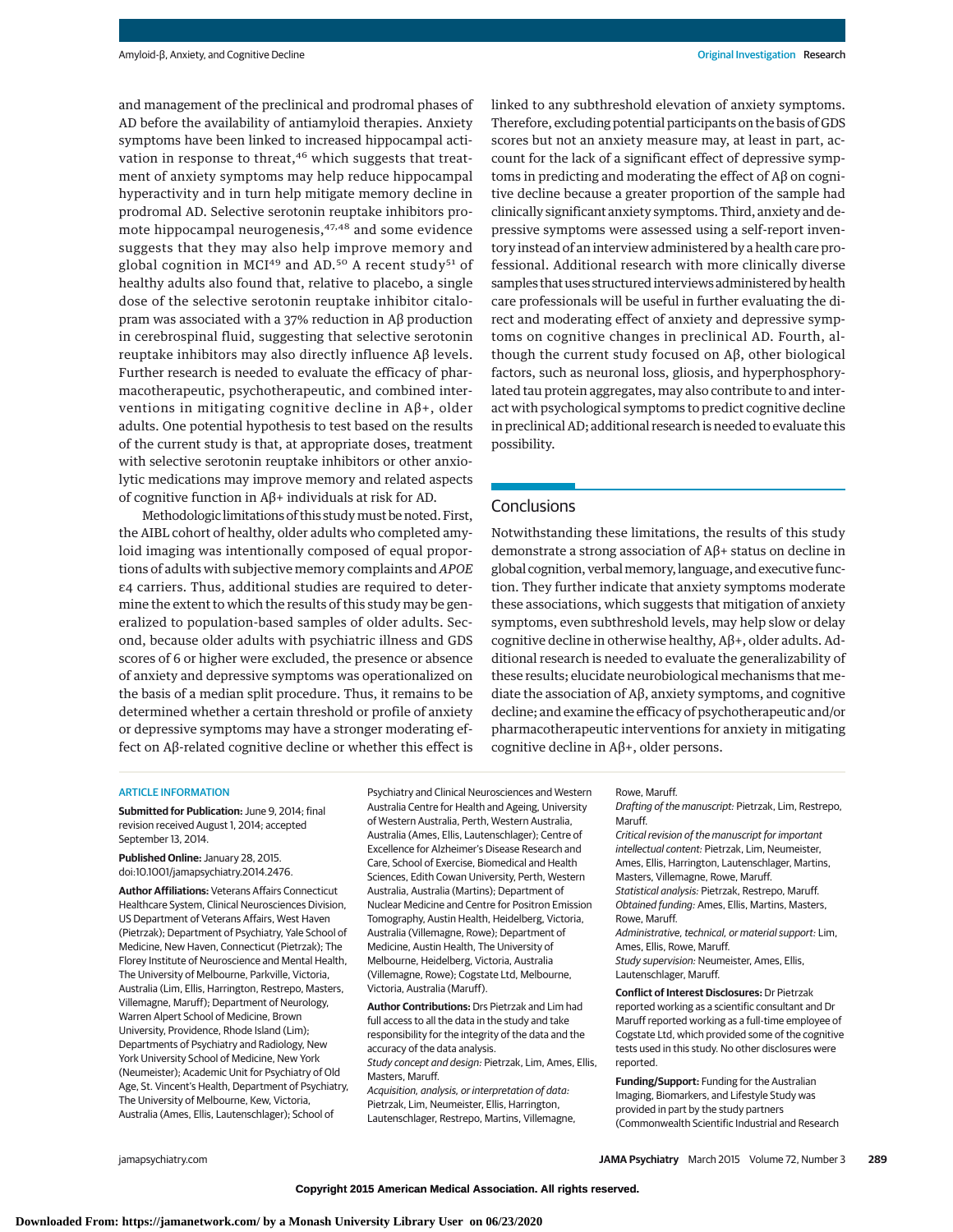Organization, Edith Cowan University, Mental Health Research Institute, National Ageing Research Institute, Austin Health, and Cogstate Ltd). The study also received support from the National Health and Medical Research Council and the Dementia Collaborative Research Centres program, as well as funding from the Science and Industry Endowment Fund and the Cooperative Research Centre for Mental Health.

**Role of the Funder/Sponsor:** The funding source had no role in the design and conduct of the study; collection, management, analysis, and interpretation of the data; preparation, review, or approval of the manuscript; and the decision to submit the manuscript for publication.

**Australian Imaging, Biomarkers, and Lifestyle Research Group:** A list of the members of the Australian Imaging, Biomarkers, and Lifestyle Research Group is available at http://aibl.csiro.au /about/aibl-research-team/.

# **REFERENCES**

**1**. Langbaum JB, Fleisher AS, Chen K, et al. Ushering in the study and treatment of preclinical Alzheimer disease. Nat Rev Neurol. 2013;9(7):371-381.

**2**. Caselli RJ, Reiman EM. Characterizing the preclinical stages of Alzheimer's disease and the prospect of presymptomatic intervention. J Alzheimers Dis. 2013;33(suppl 1):S405-S416.

**3**. Chételat G, Villemagne VL, Pike KE, et al; Australian Imaging Biomarkers and Lifestyle Study of ageing (AIBL) Research Group. Independent contribution of temporal beta-amyloid deposition to memory decline in the pre-dementia phase of Alzheimer's disease. Brain. 2011;134(Pt 3):798-807.

**4**. Doraiswamy PM, Sperling RA, Johnson K, et al; AV45-A11 Study Group. Florbetapir F 18 amyloid PET and 36-month cognitive decline: a prospective multicenter study. Mol Psychiatry. 2014;19(9):1044- 1051.

**5**. Ellis KA, Lim YY, Harrington K, et al; AIBL Research Group. Decline in cognitive function over 18 months in healthy older adults with high amyloid-β.J Alzheimers Dis. 2013;34(4):861-871.

**6**. Lim YY, Ellis KA, Pietrzak RH, et al; AIBL Research Group. Stronger effect of amyloid load than APOE genotype on cognitive decline in healthy older adults. Neurology. 2012;79(16):1645-1652.

**7**. Lim YY, Maruff P, Pietrzak RH, et al; AIBL Research Group. Effect of amyloid on memory and non-memory decline from preclinical to clinical Alzheimer's disease. Brain. 2014;137(Pt 1):221-231.

**8**. Lim YY, Maruff P, Pietrzak RH, et al; AIBL Research Group. Aβ and cognitive change: examining the preclinical and prodromal stages of Alzheimer's disease [published online February 28, 2014]. Alzheimers Dement. doi:10.1016/j.jalz.2013.11 .005.

**9**. Villemagne VL, Burnham S, Bourgeat P, et al; Australian Imaging Biomarkers and Lifestyle (AIBL) Research Group. Amyloid β deposition, neurodegeneration, and cognitive decline in sporadic Alzheimer's disease: a prospective cohort study. Lancet Neurol. 2013;12(4):357-367.

**10**. Lavretsky H, Siddarth P, Kepe V, et al. Depression and anxiety symptoms are associated with cerebral FDDNP-PET binding in middle-aged and older nondemented adults. Am J Geriatr Psychiatry. 2009;17(6):493-502.

**11**. Ramakers IH, Verhey FR, Scheltens P, et al; Alzheimer's Disease Neuroimaging Initiative and DESCRIPA Investigators. Anxiety is related to Alzheimer cerebrospinal fluid markers in subjects with mild cognitive impairment. Psychol Med. 2013; 43(5):911-920.

**12**. Beaudreau SA, O'Hara R. Late-life anxiety and cognitive impairment: a review. Am J Geriatr Psychiatry. 2008;16(10):790-803.

**13**. Beaudreau SA, O'Hara R. The association of anxiety and depressive symptoms with cognitive performance in community-dwelling older adults. Psychol Aging. 2009;24(2):507-512.

**14**. Bierman EJ, Comijs HC, Jonker C, Beekman AT. Effects of anxiety versus depression on cognition in later life. Am J Geriatr Psychiatry. 2005;13(8):686- 693.

**15**. Eysenck MW, Derakshan N, Santos R, Calvo MG. Anxiety and cognitive performance: attentional control theory. Emotion. 2007;7(2):336-353.

**16**. Geda YE, Roberts RO, Mielke MM, et al. Baseline neuropsychiatric symptoms and the risk of incident mild cognitive impairment: a population-based study. Am J Psychiatry. 2014;171 (5):572-581.

**17**. Murrough JW, Iacoviello B, Neumeister A, Charney DS, Iosifescu DV. Cognitive dysfunction in depression: neurocircuitry and new therapeutic strategies.Neurobiol Learn Mem. 2011;96(4):553-563.

**18**. Yochim BP, Mueller AE, Segal DL. Late life anxiety is associated with decreased memory and executive functioning in community dwelling older adults.J Anxiety Disord. 2013;27(6):567-575.

**19**. Beaudreau SA, Kaci Fairchild J, Spira AP, Lazzeroni LC, O'Hara R. Neuropsychiatric symptoms, apolipoprotein E gene, and risk of progression to cognitive impairment, no dementia and dementia: the Aging, Demographics, and Memory Study (ADAMS). Int J Geriatr Psychiatry. 2013;28(7):672-680.

**20**. Gallacher J, Bayer A, Fish M, et al. Does anxiety affect risk of dementia? findings from the Caerphilly Prospective Study. Psychosom Med. 2009;71(6): 659-666.

**21**. Potvin O, Forget H, Grenier S, Préville M, Hudon C. Anxiety, depression, and 1-year incident cognitive impairment in community-dwelling older adults. J Am Geriatr Soc. 2011;59(8):1421-1428.

**22**. Potvin O, Hudon C, Dion M, Grenier S, Préville M. Anxiety disorders, depressive episodes and cognitive impairment no dementia in community-dwelling older men and women. Int J Geriatr Psychiatry. 2011;26(10):1080-1088.

**23**. Bierman EJ, Comijs HC, Rijmen F, Jonker C, Beekman AT. Anxiety symptoms and cognitive performance in later life: results from the Longitudinal Aging Study Amsterdam. Aging Ment Health. 2008;12(4):517-523.

**24**. Biringer E, Mykletun A, Dahl AA, et al. The association between depression, anxiety, and cognitive function in the elderly general population: the Hordaland Health Study. Int J Geriatr Psychiatry. 2005;20(10):989-997.

**25**. Potvin O, Bergua V, Meillon C, et al. State anxiety and cognitive functioning in older adults. Am J Geriatr Psychiatry. 2013;21(9):915-924.

**26**. van't Veer-Tazelaar PJ, van Marwijk HW, van Oppen P, et al. Stepped-care prevention of anxiety and depression in late life: a randomized controlled trial. Arch Gen Psychiatry. 2009;66(3):297-304.

**27**. van Zoonen K, Buntrock C, Ebert DD, et al. Preventing the onset of major depressive disorder: a meta-analytic review of psychological interventions. Int J Epidemiol. 2014;43(2):318-329.

**28**. Serfaty MA, Haworth D, Blanchard M, Buszewicz M, Murad S, King M. Clinical effectiveness of individual cognitive behavioral therapy for depressed older people in primary care: a randomized controlled trial. Arch Gen Psychiatry. 2009;66(12):1332-1340.

**29**. Orgeta V, Qazi A, Spector AE, Orrell M. Psychological treatments for depression and anxiety in dementia and mild cognitive impairment. Cochrane Database Syst Rev. 2014;1:CD009125.

**30**. Pietrzak RH, Scott JC, Neumeister A, et al; Australian Imaging, Biomarkers and Lifestyle (AIBL) Research Group. Anxiety symptoms, cerebral amyloid burden and memory decline in healthy older adults without dementia: 3-year prospective cohort study. Br J Psychiatry. 2014;204:400-401.

**31**. Ellis KA, Bush AI, Darby D, et al; AIBL Research Group. The Australian Imaging, Biomarkers and Lifestyle (AIBL) study of aging: methodology and baseline characteristics of 1112 individuals recruited for a longitudinal study of Alzheimer's disease. Int Psychogeriatr. 2009;21(4):672-687.

**32**. Ellis KA, Rainey-Smith SR, Rembach A, Macaulay SL, Villemagne VL; AIBL Research Group. Enabling a multidisciplinary approach to the study of ageing and Alzheimer's disease: an update from the Australian Imaging Biomarkers and Lifestyle (AIBL) study. Int Rev Psychiatry. 2013;25(6):699-710.

**33**. Rowe CC, Ellis KA, Rimajova M, et al. Amyloid imaging results from the Australian Imaging, Biomarkers and Lifestyle (AIBL) study of aging. Neurobiol Aging. 2010;31(8):1275-1283.

**34**. Clark CM, Schneider JA, Bedell BJ, et al; AV45-A07 Study Group. Use of florbetapir-PET for imaging beta-amyloid pathology. JAMA. 2011;305 (3):275-283.

**35**. Vandenberghe R, Van Laere K, Ivanoiu A, et al. 18F-flutemetamol amyloid imaging in Alzheimer disease and mild cognitive impairment: a phase 2 trial. Ann Neurol. 2010;68(3):319-329.

**36**. Bjelland I, Dahl AA, Haug TT, Neckelmann D. The validity of the Hospital Anxiety and Depression Scale: an updated literature review. J Psychosom Res. 2002;52(2):69-77.

**37**. Yates PA, Desmond PM, Phal PM, et al; AIBL Research Group. Incidence of cerebral microbleeds in preclinical Alzheimer disease. Neurology. 2014; 82(14):1266-1273.

**38**. Wiederkehr S, Laurin D, Simard M, Verreault R, Lindsay J. Vascular risk factors and cognitive functions in nondemented elderly individuals. J Geriatr Psychiatry Neurol. 2009;22(3):196-206.

**39**. Crook TH III, Feher EP, Larrabee GJ. Assessment of memory complaint in age-associated memory impairment: the MAC-Q. Int Psychogeriatr. 1992;4(2):165-176.

**40**. Harrington KD, Lim YY, Ellis KA, et al. The association of Aβ amyloid and composite cognitive measures in healthy older adults and MCI. Int Psychogeriatr. 2013;25(10):1667-1677.

**41**. Villain N, Chételat G, Grassiot B, et al; AIBL Research Group. Regional dynamics of amyloid-β